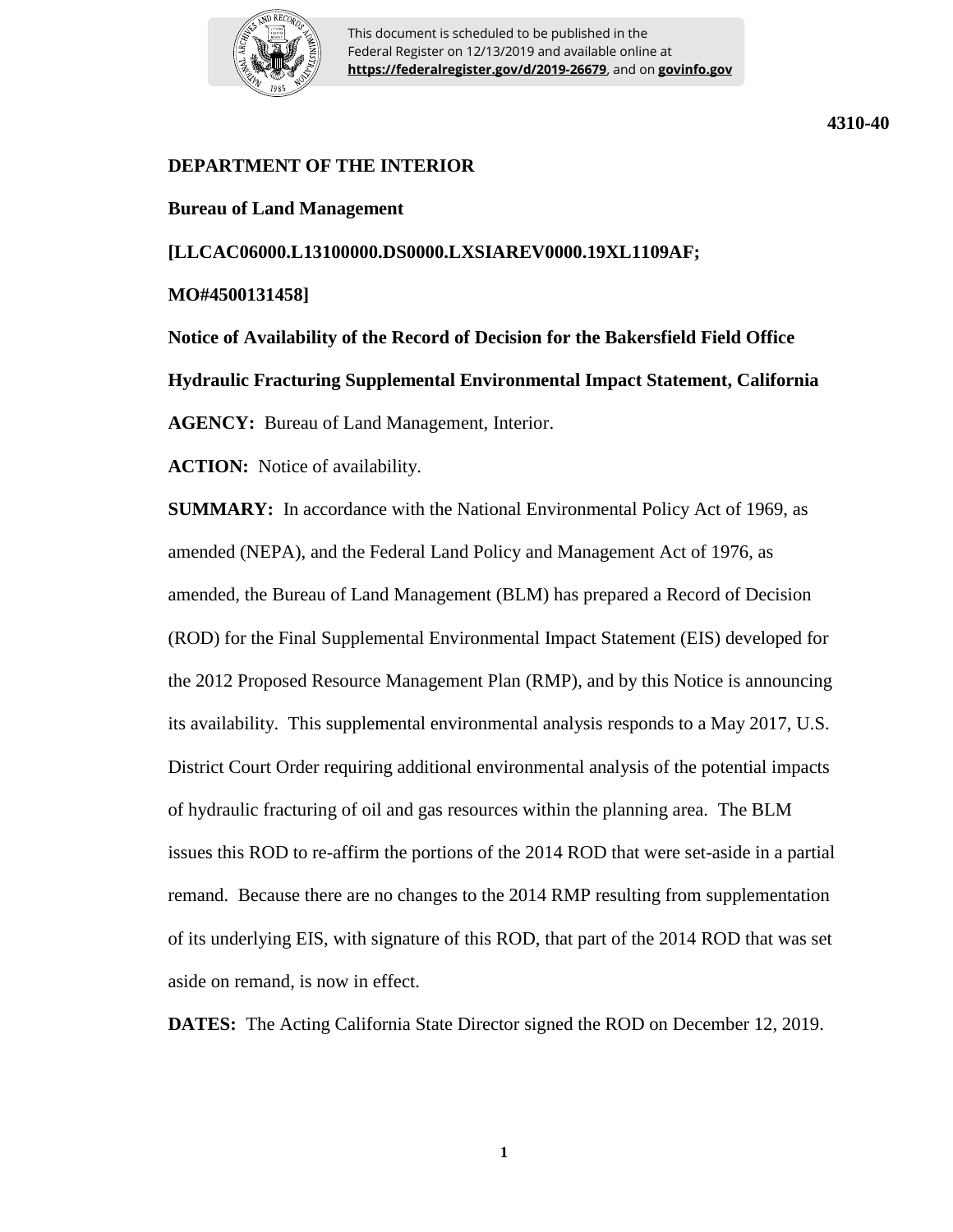**ADDRESSES:** Copies of the ROD are available for public inspection during regular business hours at 3801 Pegasus Drive, Bakersfield, CA 93308. Interested persons may also review the ROD at https://go.usa.gov/xE3Nw.

**FOR FURTHER INFORMATION CONTACT:** Carly Summers, Supervisory Natural Resources Specialist; telephone: 661-391-6000; email: csummers@blm.gov; address: Bureau of Land Management, 3801 Pegasus Drive, Bakersfield, CA 93308. Persons who use a telecommunications device for the deaf (TDD) may call the Federal Relay Service (FRS) at 1-800-877-8339 to contact Ms. Summers during normal business hours. The FRS is available 24 hours a day, 7 days a week, to leave a message or question. You will receive a reply during normal business hours.

**SUPPLEMENTARY INFORMATION:** The Bakersfield Field Office planning area is located in eastern Fresno, western Kern, Kings, Madera, San Luis Obispo, Santa Barbara, Tulare, and Ventura counties in California and encompasses approximately 1.2 million acres of Federal minerals, which includes roughly 400,000 surface acres of BLMmanaged public land.

This supplemental environmental analysis responds to a May 2017, U.S. District Court Order requiring additional environmental analysis of the potential impacts of hydraulic fracturing of oil and gas resources within the planning area. The U.S. District Court Order upheld the range of alternatives analyzed in the 2012 Proposed RMP/Final EIS. The five management alternatives analyzed in the Proposed RMP/Final EIS were:

The No Action alternative (Alternative  $A$ ) - continue current management under the existing 1997 Caliente RMP and 1984 Hollister RMP, as amended.

**2**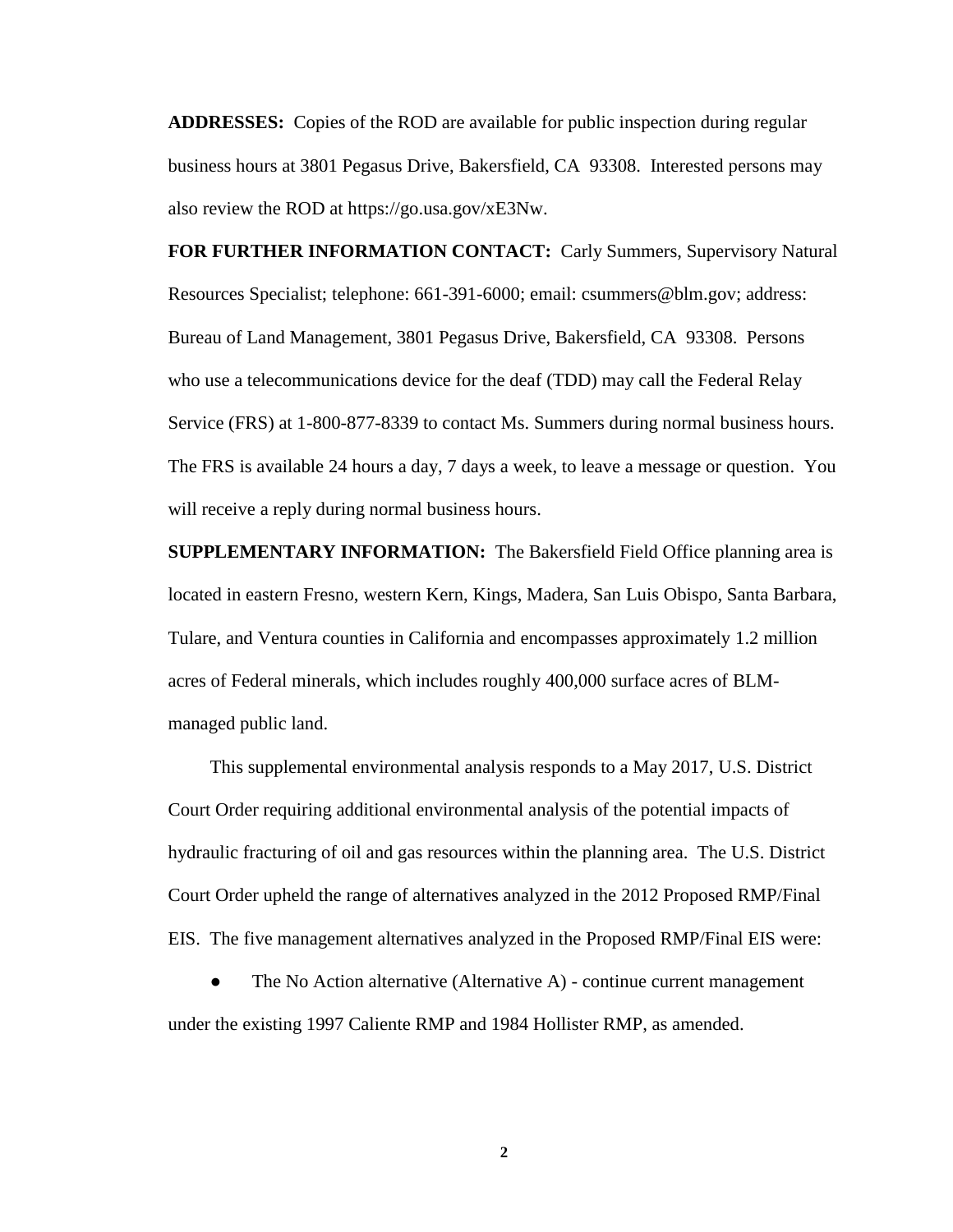The Proposed Plan (Alternative B) - balance resource conservation and ecosystem health with the production of commodities and public use of the land.

Alternative  $C$  - emphasize conserving cultural and natural resources, maintaining functioning natural systems, and restoring degraded natural systems.

Alternative  $D$  – same as Alternative C, except that Alternative D would eliminate livestock grazing from BLM-managed lands in the planning area.

Alternative E - emphasize the production of natural resources, commodities and public use opportunities.

The 2012 Proposed RMP/Final EIS identified public lands as available to fluid mineral leasing; no changes to that designation were made through the Final Supplemental EIS.

Preliminary resource issues were presented for public scoping review and comment in the August 8, 2018, *Federal Register* Notice of Intent (83 FR 39116). Issues identified by the BLM, Federal, State, and local agencies, and other stakeholders include air and atmospheric values, water quality and quantity, seismicity, special status species, and mineral resources (oil and gas).

The Draft Supplemental EIS began a 45-day public comment period upon publication of the Notice of Availability in the April 26, 2019 *Federal Register* (84 FR 17885). The BLM held public meetings on May 21, 22, and 23, 2019, in Bakersfield, San Luis Obispo, and Santa Barbara, respectively. Approximately 600 individuals attended the three meetings and approximately 16,000 written comments were received through ePlanning and standard mail. Responses to substantive comments are in Appendix B: Public Comment Summary Report of the Final Supplemental EIS. Public

**3**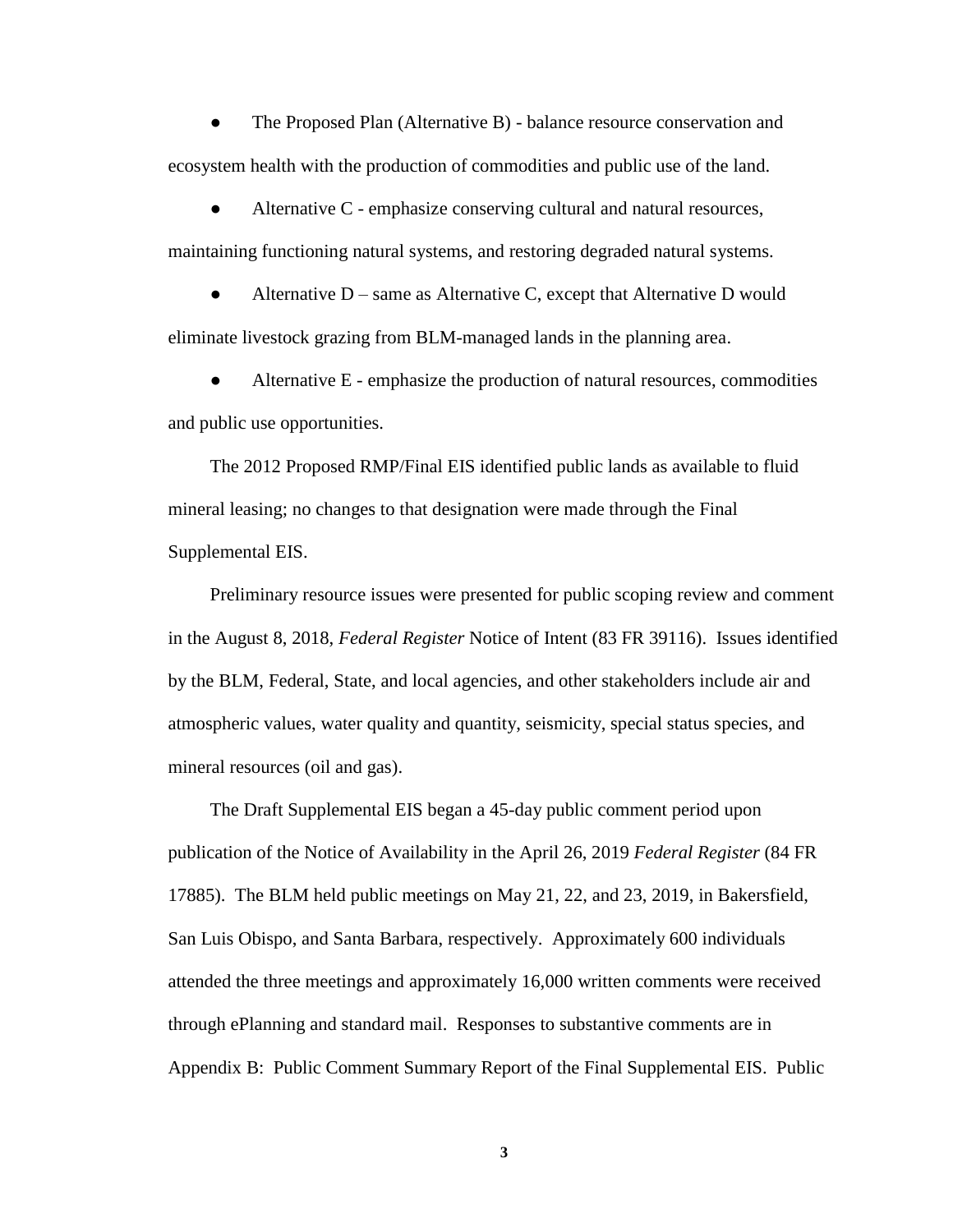comments resulted in the addition of clarifying text to the final EIS, but did not warrant or suggest further supplementation or change.

The Final Supplemental EIS Notice of Availability published in the *Federal Register* on November 1, 2019 (84 FR 58739).

The results of this final supplemental analysis regarding the impacts of hydraulic fracturing of oil and gas resources, additive to those identified in the 2012 Final EIS, did not show a notable increase in total impacts. No conflicts were found between the estimated impacts of hydraulic fracturing and the resource or program management goals and objectives stated in the approved RMP. The range of alternatives was upheld by the District Court and has not changed between the approved 2014 RMP and its 2012 Final EIS and the 2019 Final Supplemental EIS. Therefore, no amendment to the 2014 RMP is necessary, and the BLM upholds its previous decision to select the Proposed Plan (Alternative B) for its Resource Management Plan. BLM has fully analyzed the effects of hydraulic fracturing in accordance with the order of the court, and although the 2012 EIS has been supplemented, no change is made to the RMP decisions that were approved in 2014.

The BLM utilized and coordinated the NEPA process to help fulfill the public involvement process under the National Historic Preservation Act (54 U.S.C. 306108), as provided in 36 CFR 800.2(d)(3). The BLM will continue to consult with Indian tribes on a government-to-government basis, in accordance with Executive Order 13175 and other policies. Tribal concerns, including impacts on Indian trust assets and potential impacts to cultural resources, will continue to be given due consideration.

**4**